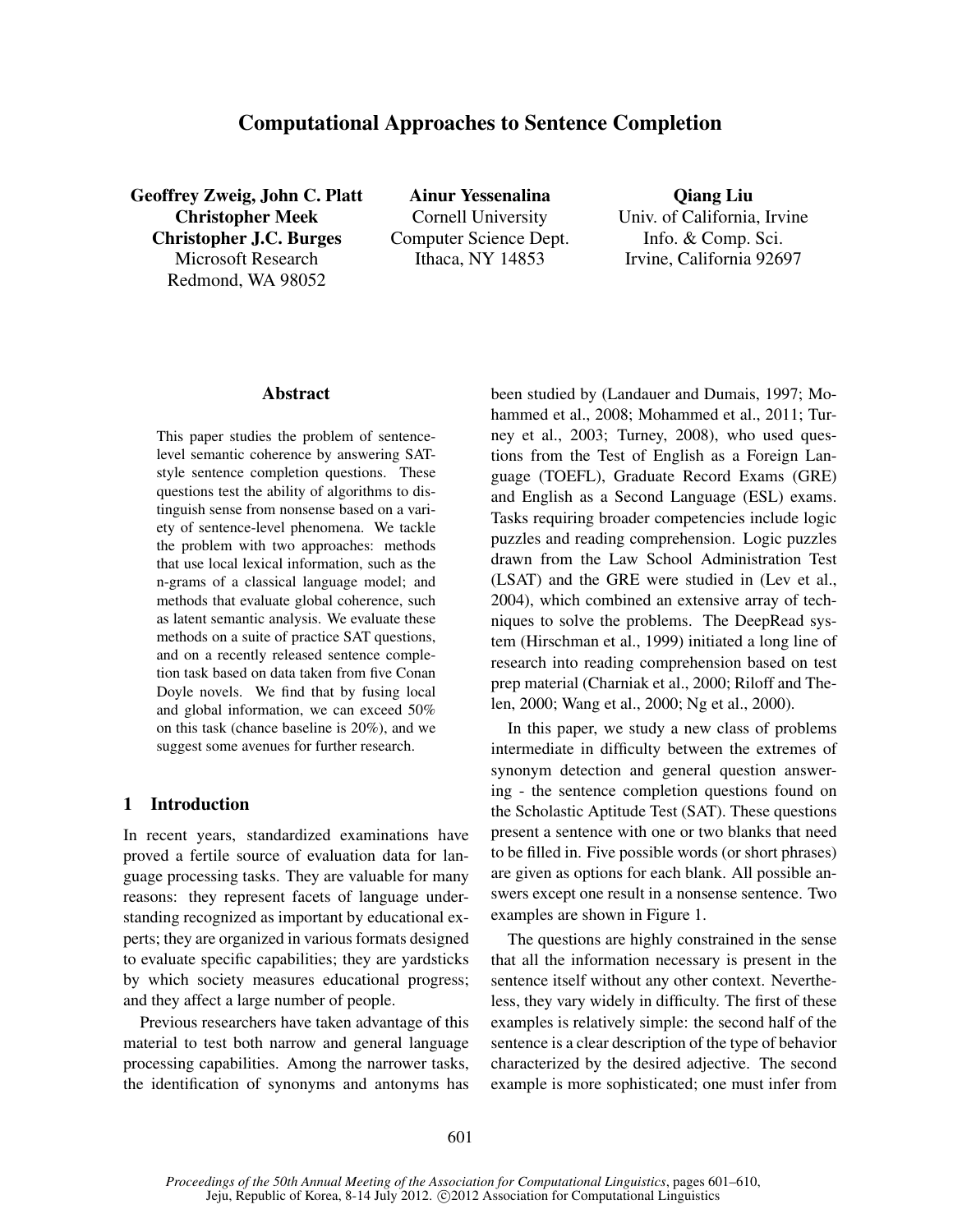1. One of the characters in Milton Murayama's novel is considered \_\_\_\_\_\_ because he deliberately defies an oppressive hierarchical society. (A) rebellious (B) impulsive (C) artistic (D) industrious (E) tyrannical

2. Whether substances are medicines or poisons often depends on dosage, for substances that are  $\frac{1}{2}$  in small doses can be  $\frac{1}{2}$  in large. (A) useless .. effective (B) mild .. benign (C) curative .. toxic (D) harmful .. fatal

(E) beneficial .. miraculous

Figure 1: Sample sentence completion questions (Educational-Testing-Service, 2011).

the contrast between medicine and poison that the correct answer involves a contrast, either *useless vs. effective* or *curative vs. toxic*. Moreover, the first, incorrect, possibility is perfectly acceptable in the context of the second clause alone; only irrelevance to the contrast between medicine and poison eliminates it. In general, the questions require a combination of semantic and world knowledge as well as occasional logical reasoning. We study the sentence completion task because we believe it is complex enough to pose a significant challenge, yet structured enough that progress may be possible.

As a first step, we have approached the problem from two points-of-view: first by exploiting local sentence structure, and secondly by measuring a novel form of global sentence coherence based on latent semantic analysis. To investigate the usefulness of local information, we evaluated n-gram language model scores, from both a conventional model with Good-Turing smoothing, and with a recently proposed maximum-entropy class-based ngram model (Chen, 2009a; Chen, 2009b). Also in the language modeling vein, but with potentially global context, we evaluate the use of a recurrent neural network language model. In all the language modeling approaches, a model is used to compute a sentence probability with each of the potential completions. To measure global coherence, we propose

a novel method based on latent semantic analysis (LSA). We find that the LSA based method performs best, and that both local and global information can be combined to exceed 50% accuracy. We report results on a set of questions taken from a collection of SAT practice exams (Princeton-Review, 2010), and further validate the methods with the recently proposed MSR Sentence Completion Challenge set (Zweig and Burges, 2011).

Our paper thus makes the following contributions: First, we present the first published results on the SAT sentence completion task. Secondly, we evaluate the effectiveness of both local n-gram information, and global coherence in the form of a novel LSA-based metric. Finally, we illustrate that the local and global information can be effectively fused.

The remainder of this paper is organized as follows. In Section 2 we discuss related work. Section 3 describes the language modeling methods we have evaluated. Section 4 outlines the LSA-based methods. Section 5 presents our experimental results. We conclude with a discussion in Section 6.

## 2 Related Work

The past work which is most similar to ours is derived from the lexical substitution track of SemEval-2007 (McCarthy and Navigli, 2007). In this task, the challenge is to find a replacement for a word or phrase removed from a sentence. In contrast to our SAT-inspired task, the original answer is indicated. For example, one might be asked to find alternates for *match* in "After the *match*, replace any remaining fluid deficit to prevent problems of chronic dehydration throughout the tournament." Two consistently high-performing systems for this task are the KU (Yuret, 2007) and UNT (Hassan et al., 2007) systems. These operate in two phases: first they find a set of potential replacement words, and then they rank them. The KU system uses just an N-gram language model to do this ranking. The UNT system uses a large variety of information sources, and a language model score receives the highest weight. N-gram statistics were also very effective in (Giuliano et al., 2007). That paper also explores the use of Latent Semantic Analysis to measure the degree of similarity between a potential replacement and its context, but the results are poorer than others. Since the original word provides a strong hint as to the pos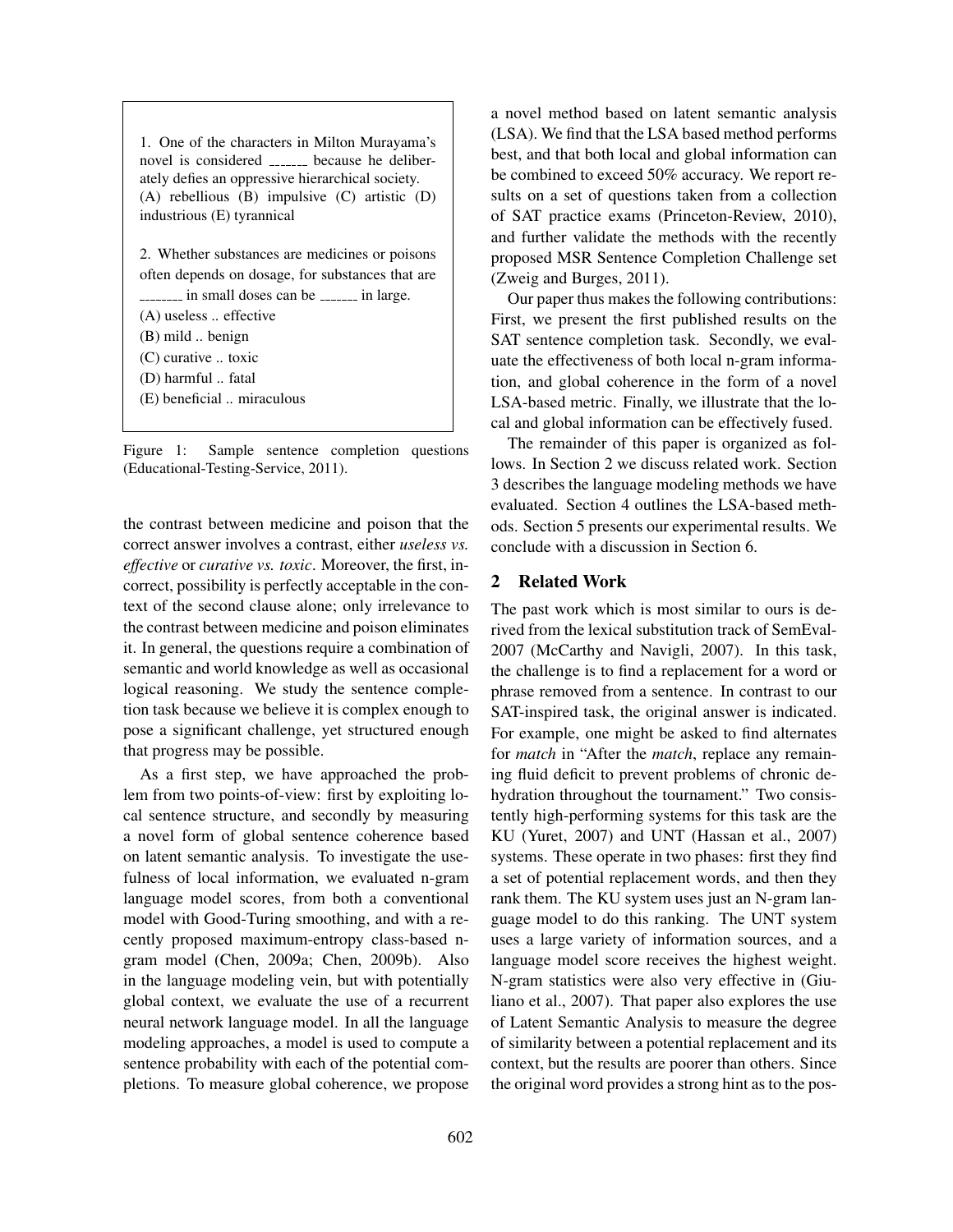sible meanings of the replacements, we hypothesize that N-gram statistics are largely able to resolve the remaining ambiguities. The SAT sentence completion sentences do not have this property and thus are more challenging.

Related to, but predating the Semeval lexical substitution task are the ESL synonym questions proposed by Turney (2001), and subsequently considered by numerous research groups including Terra and Clarke (2003) and Pado and Lapata (2007). These questions are similar to the SemEval task, but in addition to the original word and the sentence context, the list of options is provided. Jarmasz and Szpakowicz (2003) used a sophisticated thesaurusbased method and achieved state-of-the art performance, which is 82%.

Other work on standardized tests includes the synonym and antonym tasks mentioned in Section 1, and more recent work on a SAT analogy task introduced by (Turney et al., 2003) and extensively used by other researchers (Veale, 2004; Turney and Littman, 2005; D. et al., 2009).

## 3 Sentence Completion via Language Modeling

Perhaps the most straightforward approach to solving the sentence completion task is to form the complete sentence with each option in turn, and to evaluate its likelihood under a language model. As discussed in Section 2, this was found be be very effective in the ranking phase of several SemEval systems. In this section, we describe the suite of state-of-the-art language modeling techniques for which we will present results. We begin with ngram models; first a classical n-gram backoff model (Chen and Goodman, 1999), and then a recently proposed class-based maximum-entropy n-gram model (Chen, 2009a; Chen, 2009b). N-gram models have the obvious disadvantage of using a very limited context in predicting word probabilities. Therefore we evaluate the recurrent neural net model of (Mikolov et al., 2010; Mikolov et al., 2011b). This model has produced record-breaking perplexity results in several tasks (Mikolov et al., 2011a), and has the potential to encode sentence-span information in the network hidden-layer activations. We have also evaluated the use of parse scores, using an off-theshelf stochastic context free grammar parser. However, the grammatical structure of the alternatives is often identical. With scores differing only in the final non-terminal/terminal rewrites, this did little better than chance. The use of other syntactically derived features, for example based on a dependency parse, are likely to be more effective, but we leave this for future work.

#### 3.1 Backoff N-gram Language Model

Our baseline model is a Good-Turing smoothed model trained with the CMU language modeling toolkit (Clarkson and Rosenfeld, 1997). For the SAT task, we used a trigram language model trained on 1.1B words of newspaper data, described in Section 5.1. All bigrams occurring at least twice were retained in the model, along with all trigrams occurring at least three times. The vocabulary consisted of all words occurring at least 100 times in the data, along with every word in the development or test sets. This resulted in a 124k word vocabulary and 59M n-grams. For the Conan Doyle data, which we henceforth refer to as the *Holmes data* (see Section 5.1), the smaller amount of training data allowed us to use 4-grams and a vocabulary cutoff of 3. This resulted in 26M n-grams and a 126k word vocabulary.

## 3.2 Maximum Entropy Class-Based N-gram Language Model

Word-class information provides a level of abstraction which is not available in a word-level language model; therefore we evaluated a state-of-theart class based language model. Model M (Chen, 2009a; Chen, 2009b) is a recently proposed class based exponential n-gram language model which has shown improvements across a variety of tasks (Chen, 2009b; Chen et al., 2009; Emami et al., 2010). The key ideas are the modeling of word ngram probabilities with a maximum entropy model, and the use of word-class information in the definition of the features. In particular, each word  $w$  is assigned deterministically to a class  $c$ , allowing the n-gram probabilities to be estimated as the product of class and word parts

$$
P(w_i|w_{i-n+1}\dots w_{i-2}w_{i-1}) =
$$
  
\n
$$
P(c_i|c_{i-n+1}\dots c_{i-2}c_{i-1},w_{i-n+1}\dots w_{i-2}w_{i-1})
$$
  
\n
$$
P(w_i|w_{i-n+1}\dots w_{i-2}w_{i-1},c_i).
$$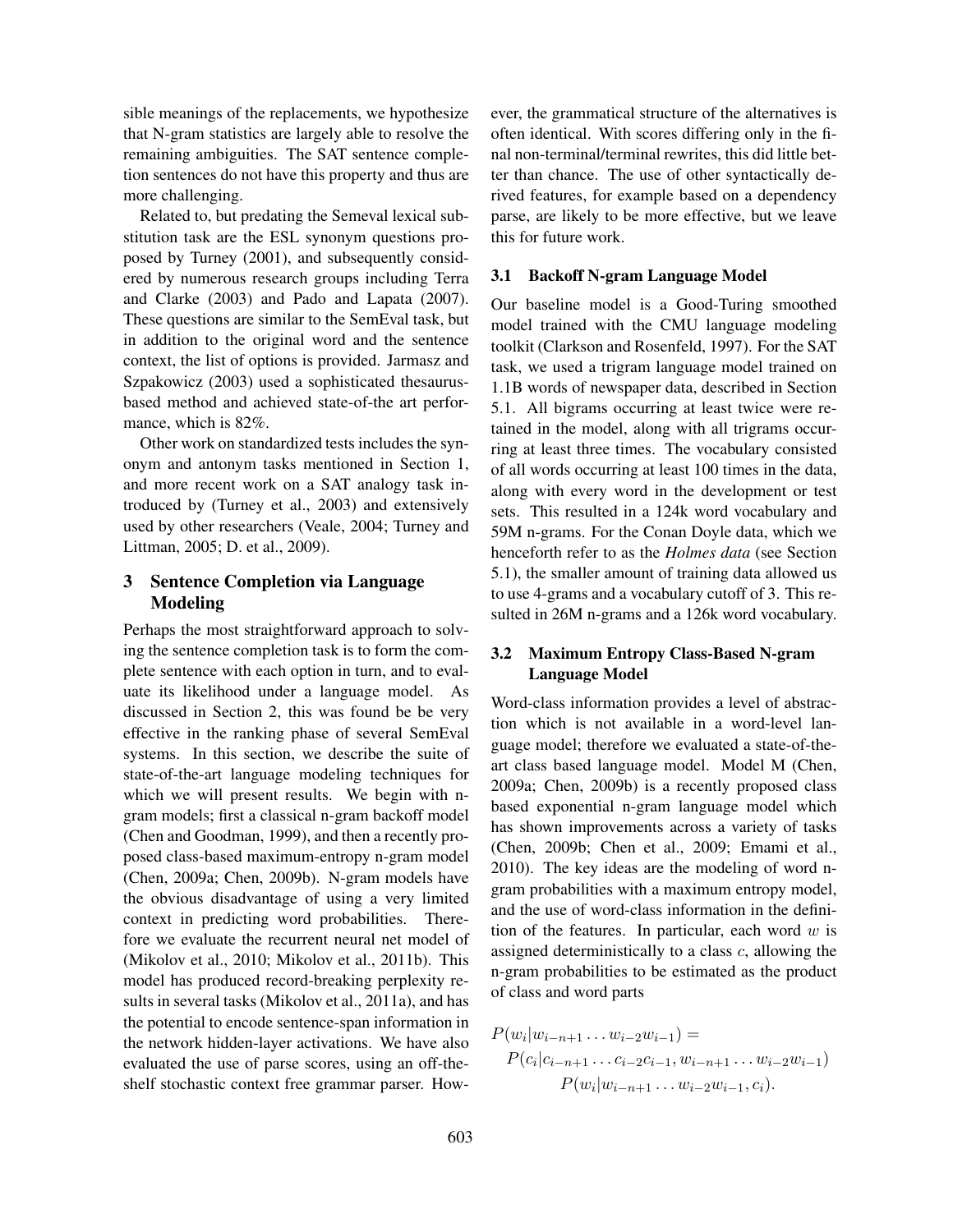Both components are themselves maximum entropy n-gram models in which the probability of a word or class label  $l$  given history  $h$  is determined by  $\frac{1}{Z}$  exp( $\sum_{k} f_k(h, l)$ ). The features  $f_k(h, l)$  used are the presence of various patterns in the concatenation of hl, for example whether a particular suffix is present in hl.

#### 3.3 Recurrent Neural Net Language Model

Many of the questions involve long-range dependencies between words. While n-gram models have no ability to explicitly maintain long-span context, the recently proposed recurrent neural-net model of (Mikolov et al., 2010) does. Related approaches have been proposed by (Sutskever et al., 2011; Socher et al., 2011). In this model, a set of neural net activations  $s(t)$  is maintained and updated at each sentence position  $t$ . These activations encapsulate the sentence history up to the  $t^{th}$  word in a realvalued vector which typically has several hundred dimensions. The word at position  $t$  is represented as a binary vector  $w(t)$  whose length is the vocabulary size, and with a "1" in a position uniquely associated with the word, and "0" elsewhere.  $w(t)$  and  $s(t)$  are concatenated to predict an output distribution over words,  $y(t)$ . Updating is done with two weight matrices u and v and nonlinear functions  $f()$  and  $g()$ (Mikolov et al., 2011b):

$$
\mathbf{x}(t) = [\mathbf{w}(t)^T \mathbf{s}(t-1)^T]^T
$$

$$
s_j(t) = f(\sum_i x_i(t)u_{ji})
$$

$$
y_k(t) = g(\sum_j s_j(t)v_{kj})
$$

with  $f()$  being a sigmoid and  $g()$  a softmax:

$$
f(x) = \frac{1}{1 + \exp(-z)}, g(z_m) = \frac{\exp(z_m)}{\sum_{k} \exp(z_k)}
$$

The output  $y(t)$  is a probability distribution over words, and the parameters u and v are trained with back-propagation to minimize the Kullback-Leibler (KL) divergence between the predicted and observed distributions. Because of the recurrent connections, this model is similar to a nonlinear infinite impulse response (IIR) filter, and has the potential to model long span dependencies. Theoretical considerations (Bengio et al., 1994) indicate that for many problems, this may not be possible, but in practice it is an empirical question.

## 4 Sentence Completion via Latent Semantic Analysis

Latent Semantic Analysis (LSA) (Deerwester et al., 1990) is a widely used method for representing words and documents in a low dimensional vector space. The method is based on applying singular value decomposition (SVD) to a matrix  $W$  representing the occurrence of words in documents. SVD results in an approximation of W by the product of three matrices, one in which each word is represented as a low-dimensional vector, one in which each document is represented as a low dimensional vector, and a diagonal scaling matrix. The similarity between two words can then be quantified as the cosine-similarity between their respective scaled vectors, and document similarity can be measured likewise. It has been used in numerous tasks, ranging from information retrieval (Deerwester et al., 1990) to speech recognition (Bellegarda, 2000; Coccaro and Jurafsky, 1998).

To perform LSA, one proceeds as follows. The input is a collection of  $n$  documents which are expressed in terms of words from a vocabulary of size  $m$ . These documents may be actual documents such as newspaper articles, or simply as in our case notional documents such as sentences. Next, a  $m \times n$ matrix W is formed. At its simplest, the  $ij^{\text{th}}$  entry contains the number of times word i has occurred in document j - its *term frequency* or TF value. More conventionally, the entry is weighted by some notion of the importance of word  $i$ , for example the negative logarithm of the fraction of documents that contain it, resulting in a TF-IDF weighting (Salton et al., 1975). Finally, to obtain a subspace representation of dimension  $d$ ,  $W$  is decomposed as

$$
W \approx USV^T
$$

where U is  $m \times d$ ,  $V^T$  is  $d \times n$ , and S is a  $d \times d$  diagonal matrix. In applications,  $d \ll n$  and  $d \ll m$ ; for example one might have a 50, 000 word vocabulary and 1, 000, 000 documents and use a 300 dimensional subspace representation.

An important property of SVD is that the rows of  $US$  - which represents the words - behave similarly to the original rows of  $W$ , in the sense that the cosine similarity between two rows in  $US$  approximates the cosine similarity between the corre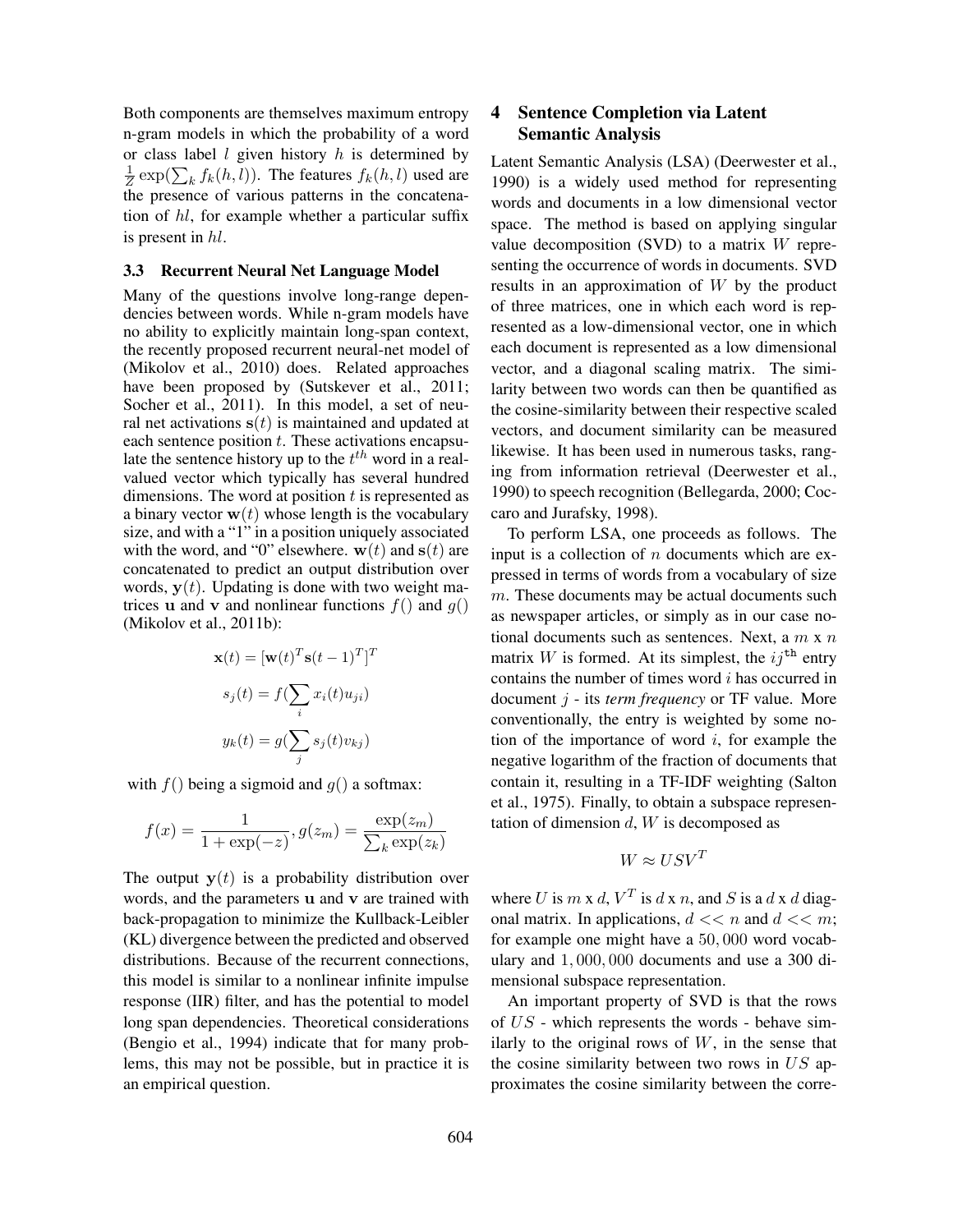sponding rows in W. Cosine similarity is defined as  $\texttt{sim}(\mathbf{x}, \mathbf{y}) = \frac{\mathbf{x} \cdot \mathbf{y}}{\|\mathbf{x}\| \|\mathbf{y}\|}.$ 

## 4.1 Total Word Similarity

Perhaps the simplest way of doing sentence completion with LSA is to compute the total similarity of a potential answer  $a$  with the rest of the words in the sentence  $S$ , and to choose the most related option. We define the total similarity as:

$$
\texttt{totsim}(a, \mathcal{S}) = \sum_{w \in \mathcal{S}} \texttt{sim}(a, w)
$$

When the completion requires two words, total similarity is the sum of the contributions for both words. This is our baseline method for using LSA, and one of the best methods we have found.

### 4.2 Sentence Reconstruction

Recall that LSA approximates a weighted worddocument matrix W as the product of low rank matrices  $U$  and  $V$  along with a scaling matrix  $S$ :  $W \approx USV^T$ . Using singular value decomposition, this is done so as to minimize the mean square reconstruction error  $\sum_{ij}Q_{ij}^2$  where  $Q=W-USV^T$ . From the basic definition of LSA, each column of W (representing a document) is represented as

$$
W_j = USV_j^T,\tag{1}
$$

that is, as a linear combination of the set of basis functions formed by the columns of  $US$ , with the combination weights specified in  $V_j^T$ . When a new document is presented, it is also possible to represent it in terms of the same basis vectors. Moreover, we may take the reconstruction error induced by this representation to be a measure of how consistent the new document is with the original set of documents used to determine  $U S$  and  $V$  (Bellegarda, 2000).

It remains to represent a new document in terms of the LSA bases. This is done as follows (Deerwester et al., 1990; Bellegarda, 2000), again with the objective of minimizing the reconstruction error. First, note that since  $U$  is column-orthonormal,  $(1)$ implies that

$$
V_j = W_j^T U S^{-1} \tag{2}
$$

Thus, if we notionally index a new document by  $p$ , we proceed by forming a new column (document) vector  $W_p$  using the standard term-weighting, and then find its LSA-space representation  $V_p$  using (2). We can evaluate the reconstruction quality by inserting the result in (1). The reconstruction error is then

$$
||(UU^T - I)W_p||^2
$$

Note that if all the dimensions are retained, the reconstruction error is zero; in the case that only the highest singular vectors are used, however, it is not. Due to the fact that the sentences vary in length we choose the number of retained singular vectors as a fraction  $f$  of the sentence length. If the answer has n words we use the top  $nf$  components. In practice, a f of 1.2 was selected on the basis of development set results.

#### 4.3 A LSA N-gram Language Model

In the context of speech recognition, LSA has been combined with classical n-gram language models in (Coccaro and Jurafsky, 1998; Bellegarda, 2000). The crux of this idea is to interpolate an n-gram language model probability with one based on LSA, with the intuition that the standard n-gram model will do a good job predicting function words, and the LSA model will do a good job on words predicted by their long-span context. This logic makes sense for the sentence completion task as well, motivating us to evaluate it.

To do this, we adopt the procedure of (Coccaro and Jurafsky, 1998), using linear interpolation between the n-gram and LSA probabilities:

$$
p(w|history) = \alpha p_{ng}(w|history) + (1 - \alpha)p_{lsa}(w|history)
$$

The probability of a word given its history is computed by the LSA model in the following way. Let  $h$ be the sum of all the LSA word vectors in the history. Let  $m$  be the smallest cosine similarity between h and any word in the vocabulary  $V: m =$  $\min_{w \in V} \sin(h, w)$ . The probability of a word w in the context of history  $h$  is given by

$$
P_{lsa}(w|h) = \frac{\sin(h, w) - m}{\sum_{q \in V} (\sin(h, q) - m)}
$$

Since similarity can be negative, subtracting the minimum  $(m)$  ensures that all the estimated probabilities are between 0 and 1.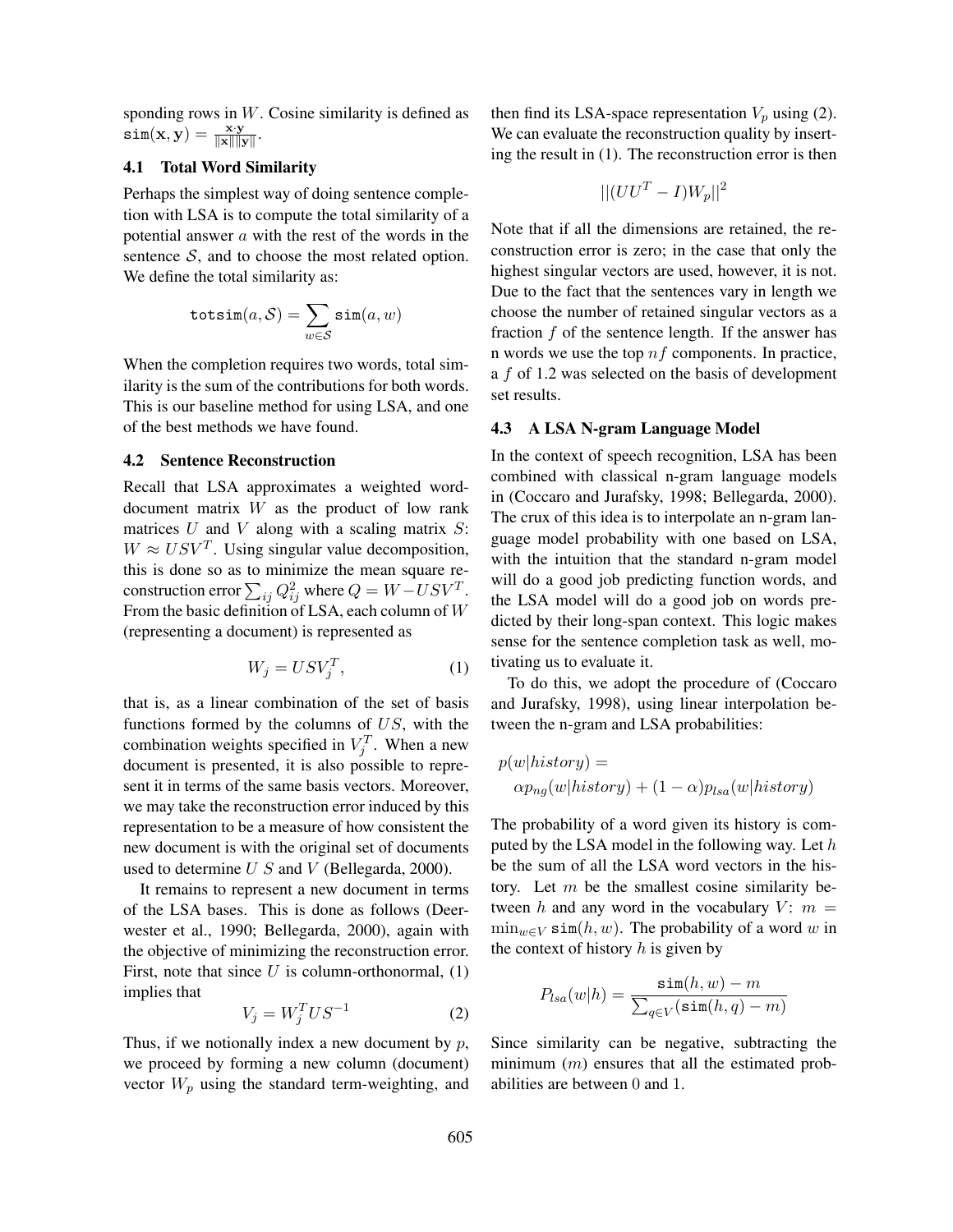#### 4.4 Improving Efficiency and Expressiveness

Given the basic framework described above, a number of enhancements are possible. In terms of efficiency, recall that it is necessary to perform SVD on a term-document matrix. The data we used was grouped into paragraph "documents," of which there were over 27 million, with 2.6 million unique words. While the resulting matrix is highly sparse, it is nevertheless impractical to perform SVD. We overcome this difficulty in two ways. First, we restrict the set of documents used to those which are "relevant" to a given test set. This is done by requiring that a document contain at least one of the potential answerwords. Secondly, we restrict the vocabulary to the set of words present in the test set. For the sentencereconstruction method of Section 4.2, we have found it convenient to do data selection *per-sentence*.

To enhance the expressive power of LSA, the term vocabulary can be expanded from unigrams to bigrams or trigrams of words, thus adding information about word ordering. This was also used in the reconstruction technique.

#### 5 Experimental Results

#### 5.1 Data Resources

We present results with two datasets. The first is taken from *11 Practice Tests for the SAT & PSAT 2011 Edition* (Princeton-Review, 2010). This book contains eleven practice tests, and we used all the sentence completion questions in the first five tests as a development set, and all the questions in the last six tests as the test set. This resulted in sets with 95 and 108 questions respectively. Additionally, we report results on the recently released *MSR Sentence Completion Challenge* (Zweig and Burges, 2011). This consists of a set of 1, 040 sentence completion questions based on sentences occurring in five Conan Doyle Sherlock Holmes novels, and is identical in format to the SAT questions. Due to the source of this data, we refer to it as the *Holmes data*.

To train models, we have experimented with a variety of data sources. Since there is no publically available collection of SAT questions suitable to training, our methods have all relied on unsupervised data. Early on, we ran a set of experiments to determine the relevance of different types of data. Thinking that data from an encyclopedia

| Data           |     | Dev % Correct   Test % Correct |
|----------------|-----|--------------------------------|
| Encarta        | 26  | 33                             |
| Wikipedia   32 |     | 31                             |
| LA Times       | -39 |                                |

Table 1: Effectiveness of different types of training data.

might be useful, we evaluated an electronic version of the 2003 Encarta encyclopedia, which has approximately 29M words. Along similar lines, we used a collection of Wikipedia articles consisting of 709M words. This data is the entire Wikipedia as of January 2011, broken down into sentences, with filtering to remove sentences consisting of URLs and Wiki author comments. Finally, we used a commercial newspaper dataset consisting of all the Los Angeles Times data from 1985 to 2002, containing about 1.1B words. These data sources were evaluated using the baseline n-gram LM approach of Section 3.1. Initial experiments indicated that that the Los Angeles Times data is best suited to this task (see Table 1), and our SAT experiments use this source. For the MSR Sentence Completion data, we obtained the training data specified in (Zweig and Burges, 2011), consisting of approximately 500 19th-century novels available from Project Gutenberg, and comprising 48M words.

#### 5.2 Human Performance

To provide human benchmark performance, we asked six native speaking high school students and five graduate students to answer the questions on the development set. The high-schoolers attained 87% accuracy and the graduate students 95%. Zweig and Burges (2011) cite a human performance of 91% on the Holmes data. Statistics from a large crosssection of the population are not available. As a further point of comparison, we note that chance performance is 20%.

### 5.3 Language Modeling Results

Table 2 summarizes our language modeling results on the SAT data. With the exception of the baseline backoff n-gram model, these techniques were too computationally expensive to utilize the full Los Angeles Times corpus. Instead, as with LSA, a "relevant" corpus was selected of the sentences which contain at least one answer option from either the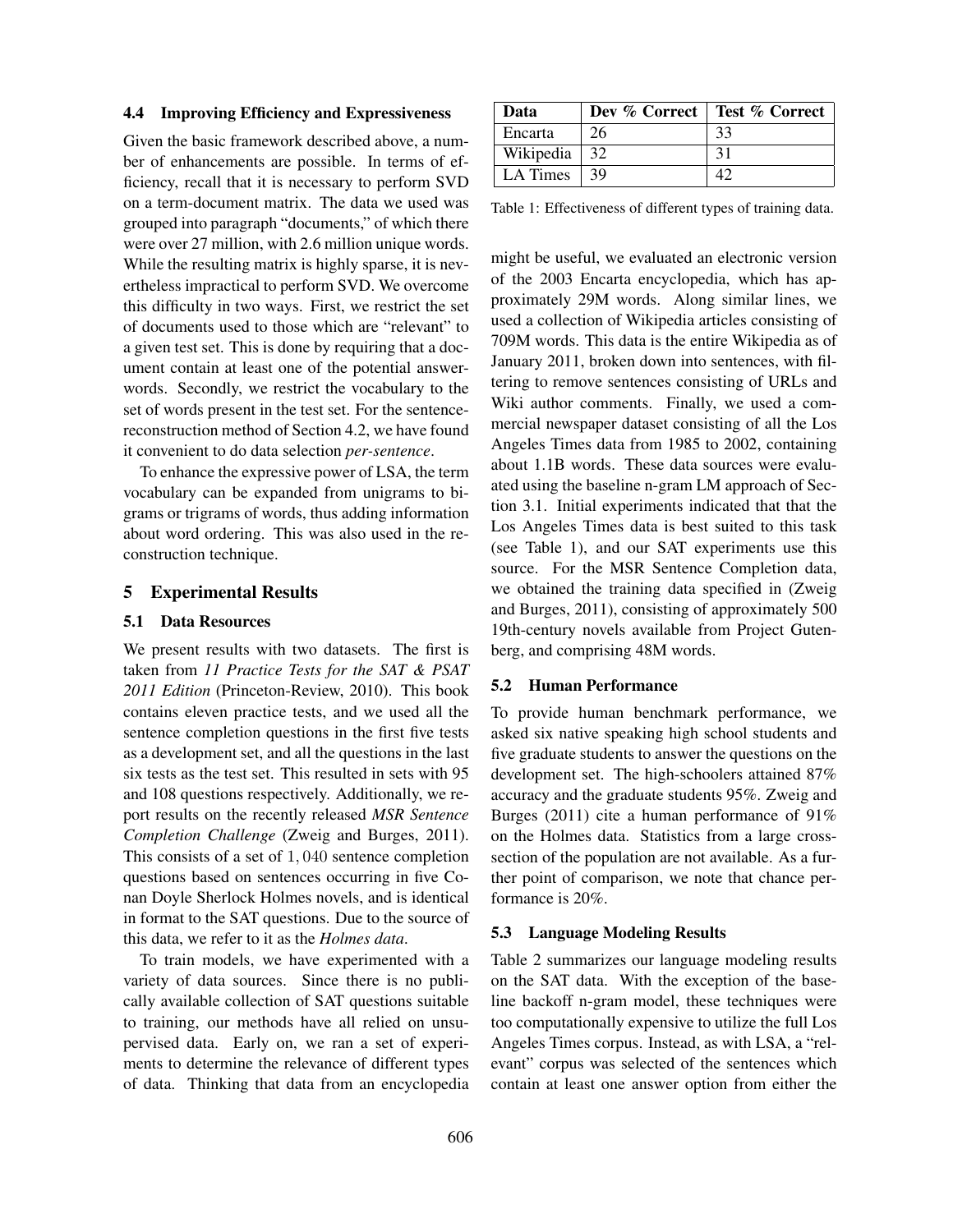| Method     | Data (Dev / Test) | Dev | <b>Test</b> |
|------------|-------------------|-----|-------------|
| 3-gram GT  | 1.1B / 1.1B       | 39% | 42%         |
| Model M    | 193M/236M         | 35  | 41          |
| <b>RNN</b> | 36M/44M           | 37  | 42          |
| LSA-LM     | 293M / 358 M      | 48  | 44          |

Table 2: Performance of language modeling methods on SAT questions.

| <b>Method</b> | Dev ppl | Dev | <b>Test ppl</b> | <b>Test</b> |
|---------------|---------|-----|-----------------|-------------|
| 3-gram GT     | 195     | 36% | 190             | 44%         |
| Model M       | 178     | 36  | 175             | 42          |
| <b>RNN</b>    | 147     | 37  | 144             | 42          |

Table 3: Performance of language modeling methods using identical training data and vocabularies.

development or test set. Separate subsets were made for development and test data. This data was further sub-sampled to obtain the training set sizes indicated in the second column. For the LSA-LM, an interpolation weight of 0.1 was used for the LSA score, determined through optimization on the development set. We see from this table that the language models perform similarly and achieve just above 40% on the test set.

To make a more controlled comparison that normalizes for the amount of training data, we have trained Model M, and the Good-Turing model on the same data subset as the RNN, and with the same vocabulary. In Table 3, we present perplexity results on a held-out set of dev/test-relevant Los Angeles Times data, and performance on the actual SAT questions. Two things are notable. First, the recurrent neural net has dramatically lower perplexity than the other methods. This is consistent with results in (Mikolov et al., 2011a). Secondly, despite the differences in perplexity, the methods show little difference on SAT performance. Because Model M was not better, only uses n-gram context, and was used in the construction of the Holmes data (Zweig and Burges, 2011), we do not consider it further.

#### 5.4 LSA Results

Table 4 presents results for the methods of Sections 4.1 and 4.2. Of all the methods in isolation, the simple approach of Section 4.1 - to use the total cosine similarity between a potential answer and the other words in the sentence - has performed best. The ap-

| <b>Method</b>                | Dev | Test |
|------------------------------|-----|------|
| <b>Total Word Similarity</b> | 46% | 46%  |
| <b>Reconstruction Error</b>  | 53  | 41   |

Table 4: SAT performance of LSA based methods.

| <b>Method</b>                | <b>Test</b> |
|------------------------------|-------------|
| 3-input LSA                  | 46%         |
| $LSA + Good-Turing LM$       | .53         |
| $LSA + Good-Turing LM + RNN$ | 52          |

Table 5: SAT test set accuracy with combined methods.

proach of using reconstruction error performed very well on the development set, but unremarkably on the test set.

### 5.5 Combination Results

A well-known trick for obtaining best results from a machine learning system is to combine a set of diverse methods into a single ensemble (Dietterich, 2000). We use ensembles to get the highest accuracy on both of our data sets.

We use a simple linear combination of the outputs of the other models discussed in this paper. For the LSA model, the linear combination has three inputs: the total word similarity, the cosine similarity between the sum of the answer word vectors and the sum of the rest of sentence's word vectors, and the number of out-of-vocabulary terms in the answer. Each additional language model beyond LSA contributes an additional input: the probability of the sentence under that language model.

We train the parameters of the linear combination on the SAT development set. The training minimizes a loss function of pairs of answers: one correct and one incorrect fill-in from the same question. We use the RankNet loss function (Burges et al., 2005):

$$
\min_{\vec{w}} f(\vec{w} \cdot (\vec{x} - \vec{y})) + \lambda ||\vec{w}||^2
$$

where  $\vec{x}$  are the input features for the incorrect answer,  $\vec{y}$  are the features for the correct answer,  $\vec{w}$ are the weights for the combination, and  $f(z) =$  $log(1 + exp(z))$ . We tune the regularizer via 5fold cross validation, and minimize the loss using L-BFGS (Nocedal and Wright, 2006). The results on the SAT test set for combining various models are shown in Table 5.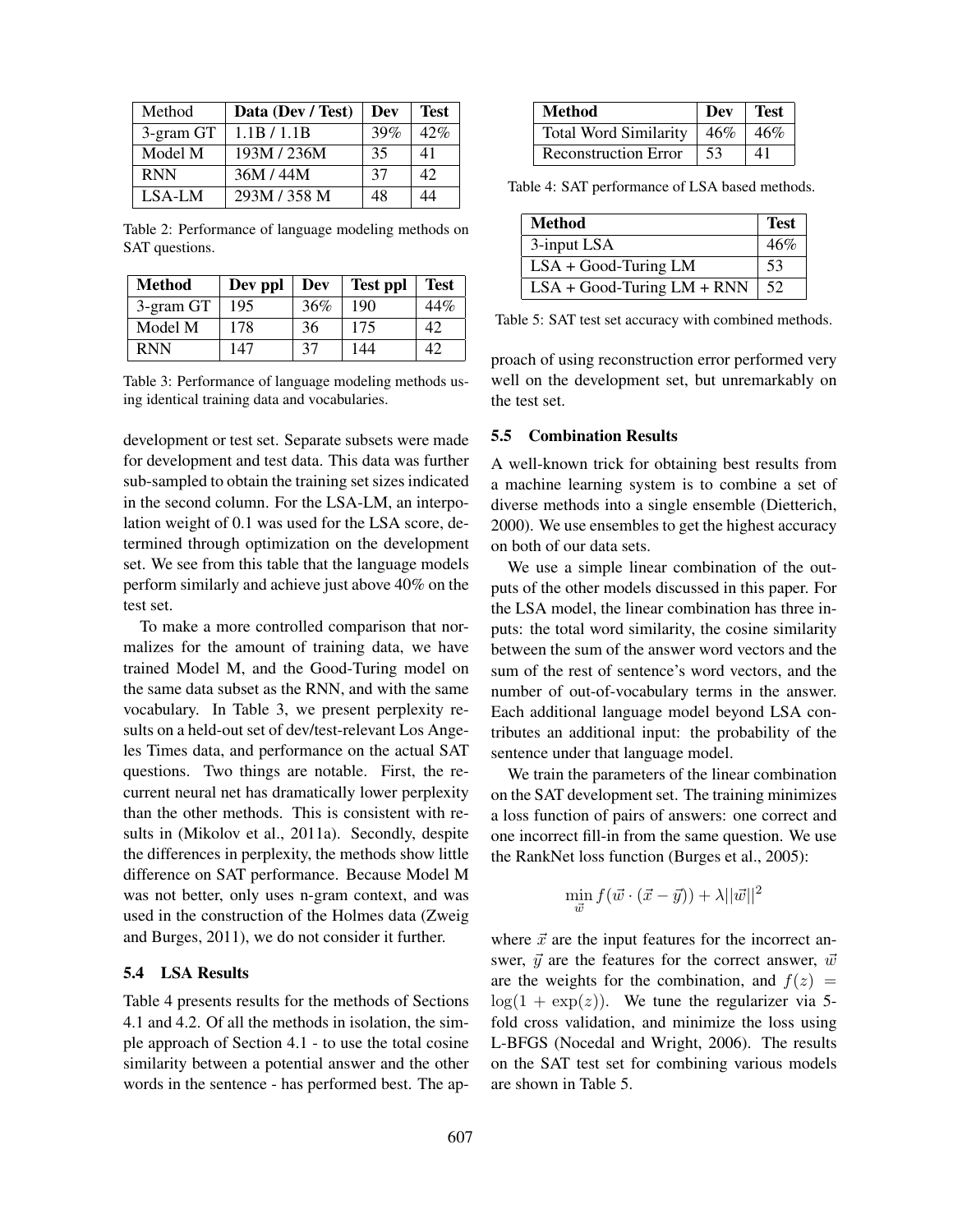#### 5.6 Holmes Data Results

To measure the robustness of our approaches, we have applied them to the MSR Sentence Completion set (Zweig and Burges, 2011), termed the *Holmes data*. In Table 6, we present the results on this set, along with the comparable SAT results. Note that the latter are derived from models trained with the Los Angeles Times data, while the Holmes results are derived from models trained with 19th-century novels. We see from this table that the results are similar across the two tasks. The best performing single model is LSA total word similarity.

For the Holmes data, combining the models outperforms any single model. We train the linear combination function via 5-fold cross-validation: the model is trained five times, each time on 3/5 of the data, the regularization tuned on 1/5 of the data, and tested on 1/5. The test results are pooled across all 5 folds and are shown in Table 6. In this case, the best combination is to blend LSA, the Good-Turing language model, and the recurrent neural network.

## 6 Discussion

To verify that the differences in accuracy between the different algorithms are not statistical flukes, we perform a statistical significance test on the outputs of each algorithm. We use McNemar's test, which is a matched test between two classifiers (Dietterich, 1998). We use the False Discovery Rate method (Benjamini and Hochberg, 1995) to control the false positive rate caused by multiple tests. If we allow 2% of our tests to yield incorrectly false results, then for the SAT data, the combination of the Good-Turing smoothed language model with an LSA-based global similarity model (52% accuracy) is better that the baseline alone (42% accuracy).

Secondly, for the Holmes data, we can state that LSA total similarity beats the recurrent neural network, which in turn is better than the baseline ngram model. The combination of all three is significantly better than any of the individual models.

To better understand the system performance and gain insight into ways of improving it, we have examined the system's errors. Encouragingly, onethird of the errors involve single-word questions which test the dictionary definition of a word. This is done either by stating the definition, or provid-

| Method                      | <b>SAT</b> | <b>Holmes</b> |
|-----------------------------|------------|---------------|
| Chance                      | 20%        | 20%           |
| GT N-gram LM                | 42         | 39            |
| <b>RNN</b>                  | 42         | 45            |
| <b>LSA</b> Total Similarity | 46         | 49            |
| <b>Reconstruction Error</b> | 41         | 41            |
| LSA-LM                      | 44         | 42            |
| Combination                 | 53         | 52            |
| Human                       | 87 to 95   | 91            |

Table 6: Performance of methods on the MSR Sentence Completion Challenge, contrasted with SAT test set.

ing a stereotypical use of the word. An example of the first case is: "Great artists are often *prophetic (visual)*: they perceive what we cannot and anticipate the future long before we do." (The system's incorrect answer is in parentheses.) An example of the second is: "One cannot help but be moved by Theresa's *heartrending (therapeutic)* struggle to overcome a devastating and debilitating accident."

At the other end of the difficulty spectrum are questions involving world knowledge and/or logical implications. An example requiring both is, "Many fear that the *ratification (withdrawal)* of more lenient tobacco advertising could be detrimental to public health." About 40% of the errors require this sort of general knowledge to resolve. Based on our analysis, we believe that future research could profitably exploit the structured information present in a dictionary. However, the ability to identify and manipulate logical relationships and embed world knowledge in a manner amenable to logical manipulation may be necessary for a full solution. It is an interesting research question if this could be done implicitly with a machine learning technique, for example recurrent or recursive neural networks.

#### 7 Conclusion

In this paper we have investigated methods for answering sentence-completion questions. These questions are intriguing because they probe the ability to distinguish semantically coherent sentences from incoherent ones, and yet involve no more context than the single sentence. We find that both local n-gram information and an LSA-based global coherence model do significantly better than chance, and that they can be effectively combined.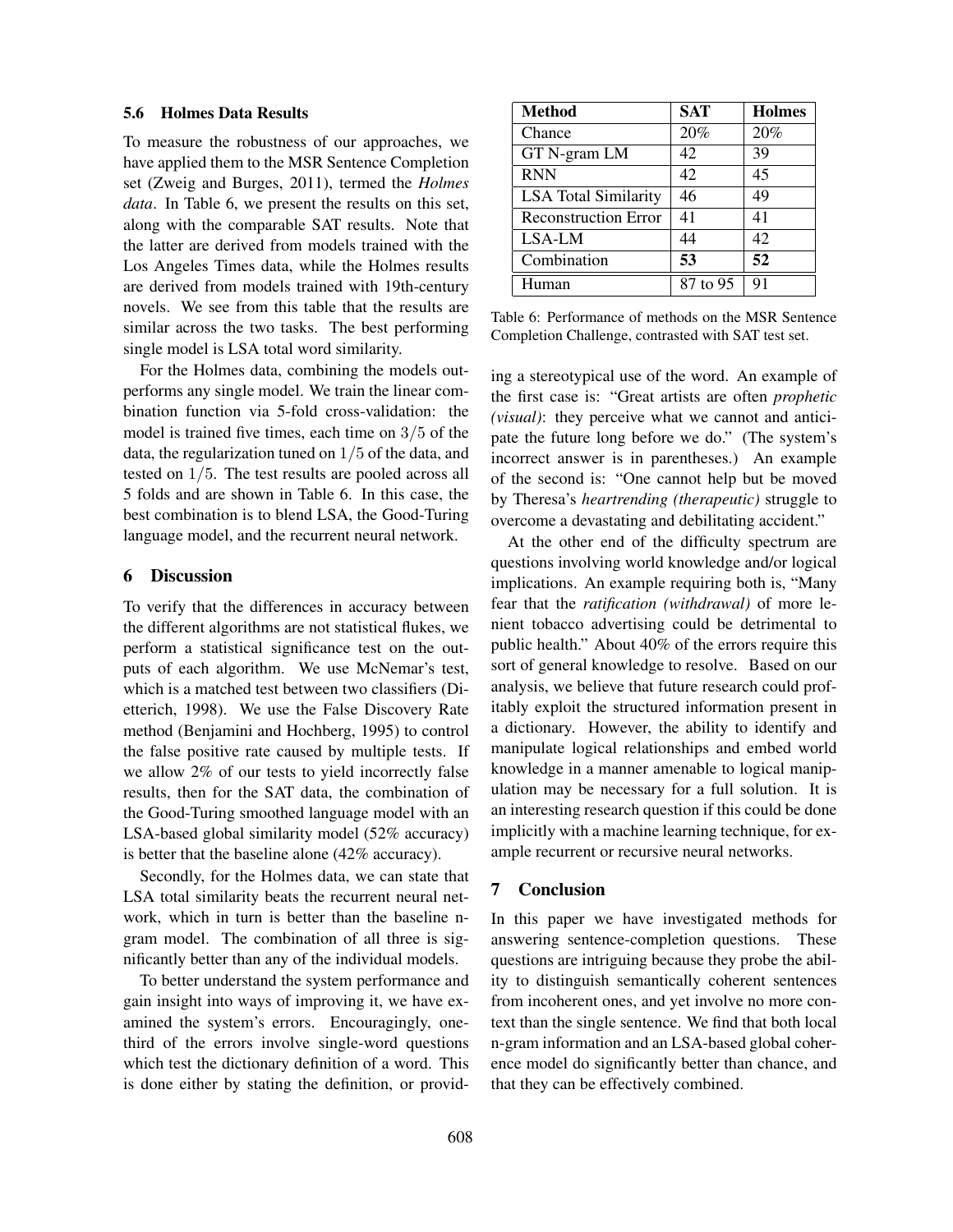#### References

- J. Bellegarda. 2000. Exploiting latent semantic information in statistical language modeling. *Proceedings of the IEEE*, 88(8).
- Yoshua Bengio, Patrice Simard, and Paolo Frasconi. 1994. Learning long-term dependencies with gradient descent is difficult. *IEEE Transactions on Neural Networks*, 5(2):157 –166.
- Y. Benjamini and Y. Hochberg. 1995. Controlling the fase discovery rate: a practical and powerful approach to multiple testing. *J. Royal Statistical Society* B, 53(1):289–300.
- C. Burges, T. Shaked., E. Renshaw, A. Lazier, M. Deeds, N. Hamilton, and G. Hullender. 2005. Learning to rank using gradient descent. In *Proc. ICML*, pages 89– 96.
- Eugene Charniak, Yasemin Altun, Rodrigo de Salvo Braz, Benjamin Garrett, Margaret Kosmala, Tomer Moscovich, Lixin Pang, Changhee Pyo, Ye Sun, Wei Wy, Zhongfa Yang, Shawn Zeller, and Lisa Zorn. 2000. Reading comprehension programs in a statistical-language-processing class. In *Proceedings of the 2000 ANLP/NAACL Workshop on Reading comprehension tests as evaluation for computerbased language understanding sytems - Volume 6*, ANLP/NAACL-ReadingComp '00, pages 1–5. Association for Computational Linguistics.
- Stanley Chen and Joshua Goodman. 1999. An empirical study of smoothing techniques for language modeling. *Computer Speech and Language*, 13(4):359–393.
- S. Chen, L. Mangu, B. Ramabhadran, R. Sarikaya, and A. Sethy. 2009. Scaling shrinkage-based language models. In *ASRU*.
- S. Chen. 2009a. Performance prediction for exponential language models. In *NAACL-HLT*.
- S. Chen. 2009b. Shrinking exponential language models. In *NAACL-HLT*.
- P.R. Clarkson and R. Rosenfeld. 1997. Statistical language modeling using the CMU-Cambridge Toolkit. In *Proceedings ESCA Eurospeech*, http://www.speech.cs.cmu.edu/SLM/toolkit.html.
- N. Coccaro and D. Jurafsky. 1998. Towards better integration of semantic predictors in statistical language modeling. In *Proceedings, ICSLP*.
- Bollegala D., Matsuo Y., and Ishizuka M. 2009. Measuring the similarity between implicit semantic relations from the web. In *World Wide Web Conference (WWW)*.
- S. Deerwester, S.T. Dumais, G.W. Furnas, T.K. Landauer, and R. Harshman. 1990. Indexing by latent semantic analysis. *Journal of the American Society for Information Science*, 41(96).
- T.G. Dietterich. 1998. Approximate statistical tests for comparing supervised classification learning algorithms. *Neural Computation*, 10:1895–1923.
- T.G. Dietterich. 2000. Ensemble methods in machine learning. In *International Workshop on Multiple Classifier Systems*, pages 1–15. Springer-Verlag.
- Educational-Testing-Service. 2011. https://satonlinecourse.collegeboard.com/sr/digital assets/ assessment/pdf/0833a611-0a43-10c2-0148 cc8c0087fb06-f.pdf.
- A. Emami, S. Chen, A. Ittycheriah, H. Soltau, and B. Zhao. 2010. Decoding with shrinkage-based language models. In *Interspeech*.
- Claudio Giuliano, Alfio Gliozzo, and Carlo Strapparava. 2007. Fbk-irst: Lexical substitution task exploiting domain and syntagmatic coherence. In *Proceedings of the 4th International Workshop on Semantic Evaluations*, SemEval '07, pages 145–148, Stroudsburg, PA, USA. Association for Computational Linguistics.
- Samer Hassan, Andras Csomai, Carmen Banea, Ravi Sinha, and Rada Mihalcea. 2007. Unt: Subfinder: Combining knowledge sources for automatic lexical substitution. In *Proceedings of the 4th International Workshop on Semantic Evaluations*, SemEval '07, pages 410–413, Stroudsburg, PA, USA. Association for Computational Linguistics.
- Lynette Hirschman, Mark Light, Eric Breck, and John D. Burger. 1999. Deep read: A reading comprehension system. In *Proceedings of the 37th Annual Meeting of the Association for Computational Linguistics*.
- Thomas Landauer and Susan Dumais. 1997. A solution to Plato's problem: The latent semantic analysis theory of the acquisition, induction, and representation of knowledge. *Psychological Review, 104(2)*, pages 211– 240.
- Iddo Lev, Bill MacCartney, Christopher D. Manning, and Roger Levy. 2004. Solving logic puzzles: from robust processing to precise semantics. In *Proceedings of the 2nd Workshop on Text Meaning and Interpretation*, pages 9–16. Association for Computational Linguistics.
- Jarmasz M. and Szpakowicz S. 2003. Roget's thesaurus and semantic similarity. In *Recent Advances in Natural Language Processing (RANLP)*.
- Diana McCarthy and Roberto Navigli. 2007. Semeval-2007 task 10: English lexical substitution task. In *Proceedings of the 4th International Workshop on Semantic Evaluations (SemEval-2007)*, pages 48–53.
- Tomas Mikolov, Martin Karafiat, Jan Cernocky, and Sanjeev Khudanpur. 2010. Recurrent neural network based language model. In *Proceedings of Interspeech 2010*.